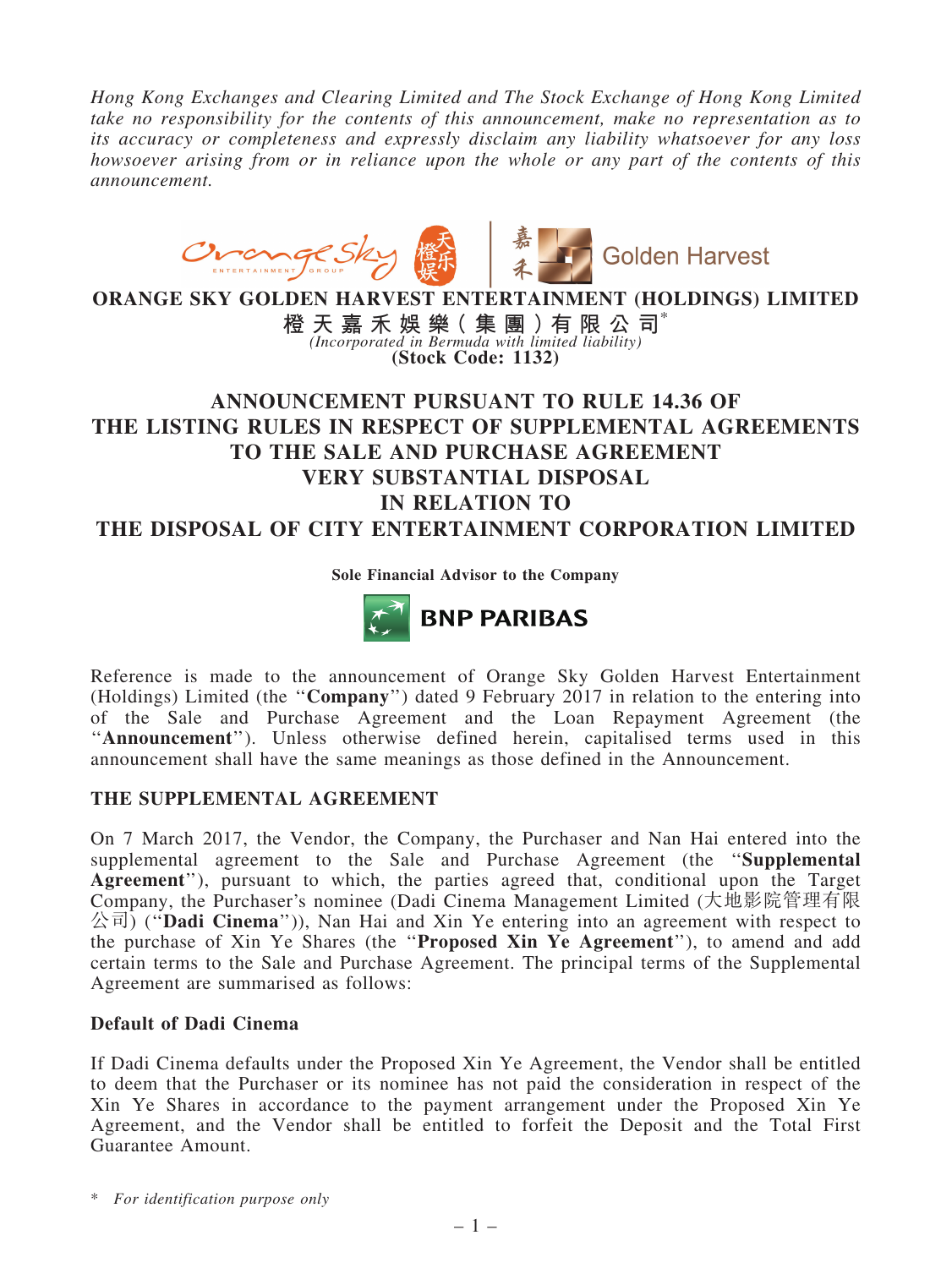In addition, the Vendor shall be entitled to request to acquire the Xin Ye Shares, i.e. the Vendor (or its nominee) shall become the legal and beneficial owner of the Xin Ye Shares. The Purchaser and the Vendor (or its nominee) shall cooperate to (a) terminate the Proposed Xin Ye Transfer and (b) do all acts and things to complete the transfer of the Xin Ye Shares (including but not limited to executing necessary agreements and legal documents, passing necessary resolutions, completing the registration of the change of shareholder of OSGH (China) in respect of the transfer with the relevant industry and commerce department in the PRC and obtaining the approval from the competent commerce authorities in respect of the Sale) to the Vendor (or its nominee).

## Default of Xin Ye

If as a result of (a) Xin Ye's act or omission, any of the all the conditions precedent in the Proposed Xin Ye Agreement ("Xin Ye Conditions Precedent") is not fulfilled by the long stop date under the Proposed Xin Ye Agreement (or such date as agreed by the parties under the Proposed Xin Ye Agreement) (''Xin Ye Long Stop Date'') or (b) Xin Ye's failure to assist OSGH (China) in completing the Registration progress (including but not limited to the provision of necessary legal documents) or Xin Ye's withdrawal of the Registration application, the Proposed Xin Ye Transfer cannot be completed by the Xin Ye Long Stop Date, it is anticipated that, under the Proposed Xin Ye Agreement, Xin Ye has to, among others, (a) return the deposit in the amount of RMB5 million (the "Xin Ye Deposit") and the actual amount paid by Dadi Cinema to the joint bank account jointly managed by Xin Ye, Dadi Cinema and the Target Company (an amount equivalent to the Xin Ye Consideration deducting the Xin Ye Deposit amount) to Dadi Cinema and (b) pay an additional amount of RMB5 million to Dadi Cinema which would be set out in the Proposed Xin Ye Agreement, on the second Business Day following the Xin Ye Long Stop Date (the ''Payment Obligations'').

In the event that Xin Ye fails to perform the Payment Obligations, the Purchaser shall be entitled to serve the payment notice to the Company requesting the Company or its nominee to pay an amount equivalent to the amount payable by Xin Ye pursuant to the Payment Obligations (the ''Amount Payable'') to Dadi Cinema within 10 Business Days following the date of serving the payment notice. Upon paying the Amount Payable to Dadi Cinema, the Company or its nominee shall in turn be entitled to make a claim against Xin Ye in respect of its breach of the Payment Obligations.

## Default of the Target Company

If due to (a) the reasons caused by the Target Company, the Vendor or its subsidiaries, any of the Xin Ye Conditions Precedent is not fulfilled before the Xin Ye Long Stop Date or (b) the Target Company's failure to procure OSGH (China) to complete the Registration with the relevant industry and commerce department in the PRC, Xin Ye or Dadi Cinema terminates the Proposed Xin Ye Agreement, the Purchaser shall have the right to require the Target Company to compensate its actual losses incurred under the Proposed Xin Ye Agreement.

In such event, the Vendor shall be deemed to have failed to complete the Disposal under the Sale and Purchase Agreement and, pursuant to the Sale and Purchase Agreement, the Vendor has to (a) return the Deposit and the Total First Guarantee Amount to the Purchaser and (b) pay the Purchaser an additional amount of RMB400 million.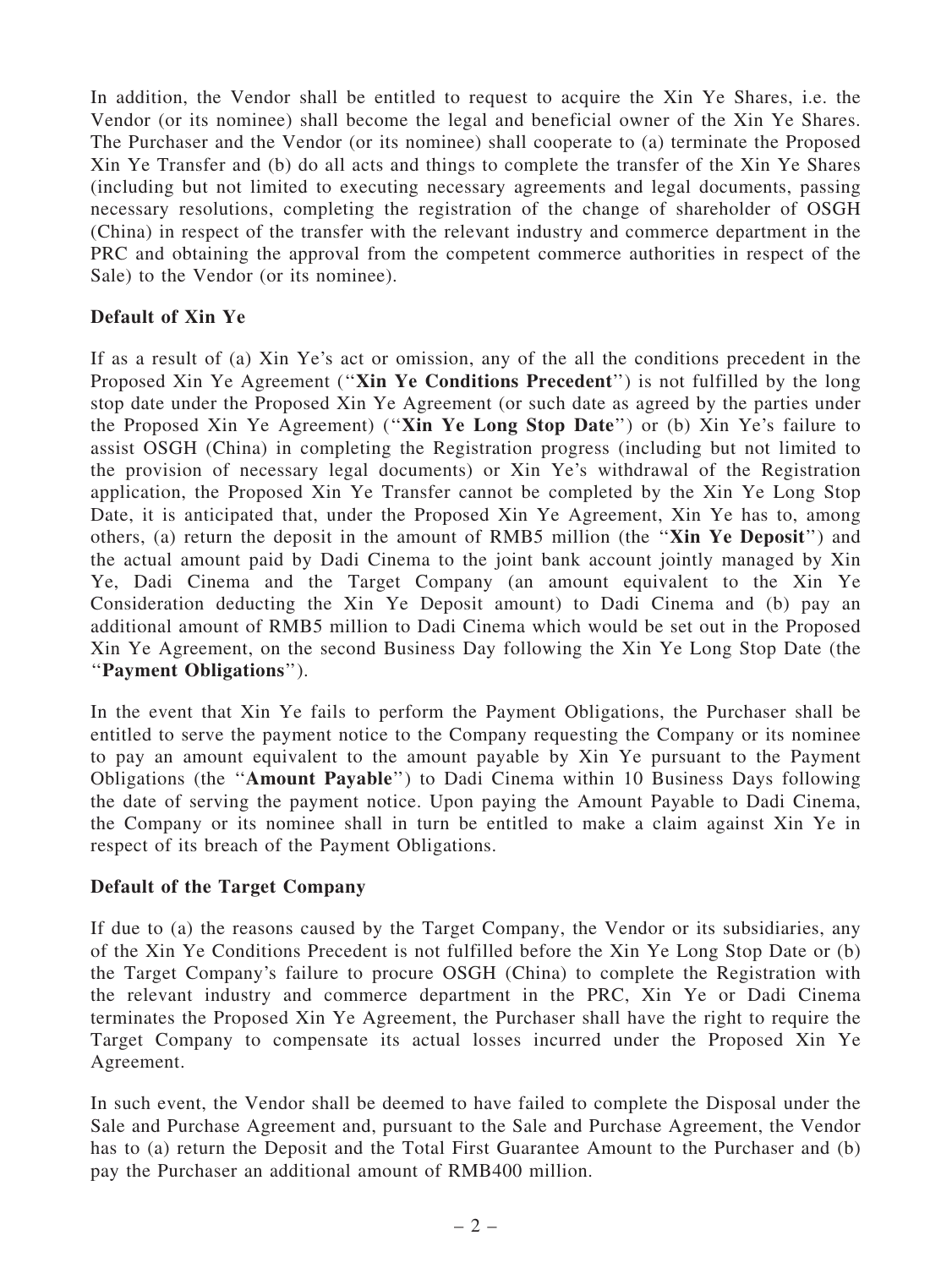In the event that the Proposed Xin Ye Transfer has been completed by the Xin Ye Long Stop Date:

- (i) due to the reasons caused by the Target Company, the Vendor or its subsidiaries, the Disposal under the Sale and Purchase Agreement cannot be completed and Closing cannot take place by the Xin Ye Long Stop Date (or such other date as may be agreed by the parties under the Sale and Purchase Agreement), the Company shall or shall procure the Target Company, to repurchase the Xin Ye Shares at the same consideration agreed under the Proposed Xin Ye Agreement (the ''Repurchase'') on the second Business Day following (1) the breach of the Target Company, the Vendor or its subsidiaries or (2) the Xin Ye Long Stop Date (whichever date is earlier) (the "Repurchase Date"). The Repurchase shall be completed within four months from the Repurchase Date (or such date as agreed by the parties if a delay in the completion of the Repurchase is due to the PRC authority approval process of the Repurchase). The Vendor shall procure OSGH (China) to complete the registration of the change of shareholder of OSGH (China) in respect of the Repurchase with the relevant industry and commerce department in the PRC and obtain the approval from the competent commerce authorities in respect of the Repurchase and the Purchaser shall procure Dadi Cinema to assist in the registration and approval process by providing necessary legal documents; and
- (ii) due to reasons caused by Dadi Cinema, its shareholders or its subsidiaries, the Disposal under the Sale and Purchase Agreement cannot be completed and Closing cannot take place by the Xin Ye Long Stop Date (or such other date as may be agreed by the parties under the Sale and Purchase Agreement), the Company and/or the Vendor shall be entitled to request the Purchaser to procure Dadi Cinema to sell the Xin Ye Shares to the Target Company and/or the nominee of the Company at the same consideration agreed under the Proposed Xin Ye Agreement (the ''Sale'') on the second Business Day following (1) the breach of Dadi Cinema, its shareholders or its subsidiaries or (2) the Xin Ye Long Stop Date (whichever day is earlier) (the ''Sale Date''). The Sale shall be completed within four months from the Sale Date (or such date as agreed by the parties if a delay in the completion of the Sale is due to the PRC authority approval process of the Sale). The Vendor shall procure OSGH (China) to complete the registration of the change of shareholder of OSGH (China) in respect of the Sale with the relevant industry and commerce department in the PRC and obtain the approval from the competent commerce authorities in respect of the Sale and the Purchaser shall procure Dadi Cinema to assist in the registration and approval process by providing necessary legal documents.

Save as disclosed above, there is no other material variation to the Sale and Purchase Agreement pursuant to the Supplemental Agreement.